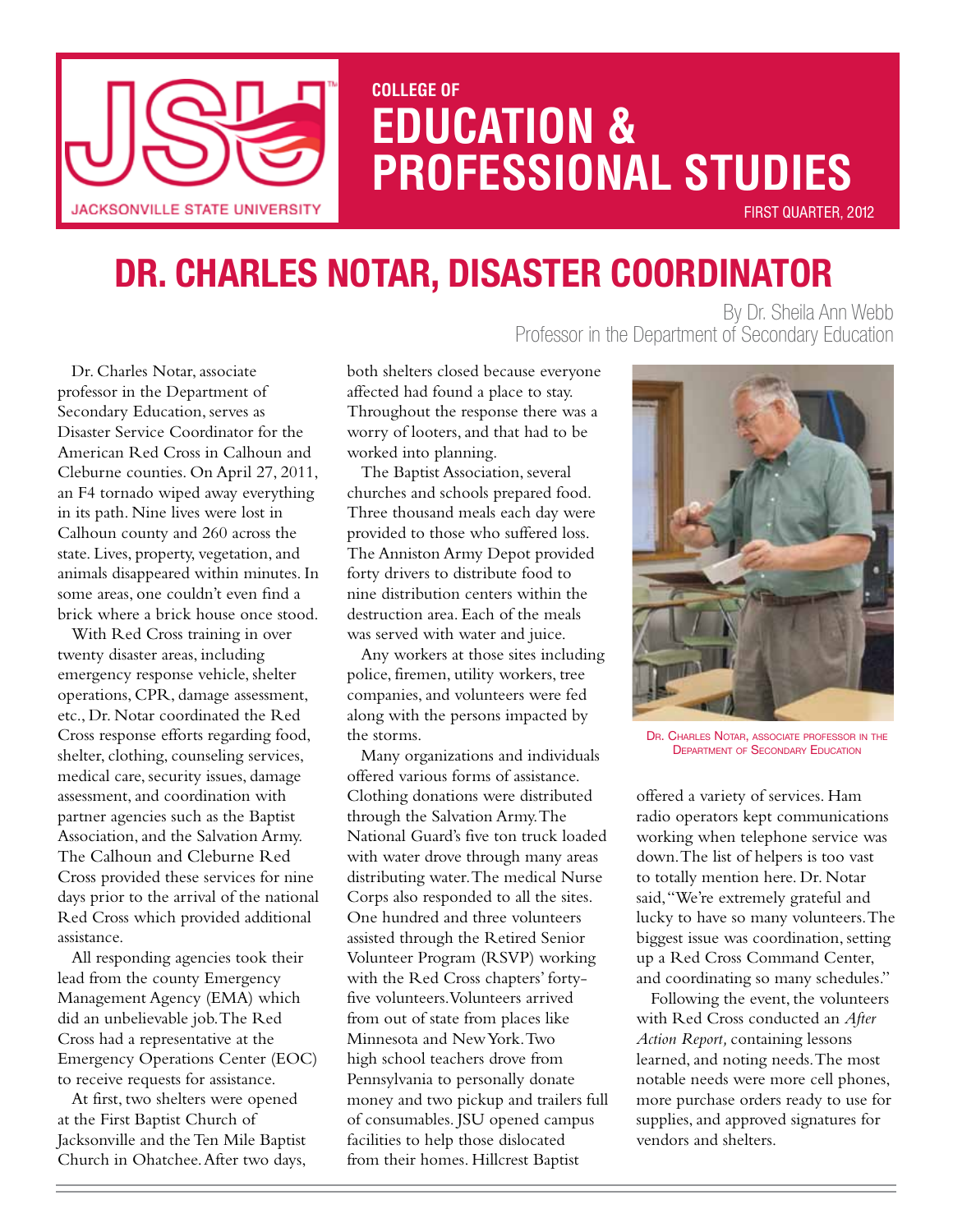## **JSU Student Robotics Team Is Runner-Up in National Competition**

By Dr. Dana Ingalsbe

Associate Professor in the Department of Technology and Engineering

For the second year in a row, a team of students from the Department of Technology and Engineering competed in the ATMAE (Applied Technology, Management, and Engineering) national robotics competition. This time, however, the team turned heads in Cleveland, Ohio, and placed second overall, yielding first place to the student robotics team from the University of Northern Iowa.

In the early spring semester of 2011, students from Jacksonville State University's ATMAE



WH. OTHINE FIOLIMANN, WH. LARE DONDS, STAFF MEMBER IN THE DEFARTMENT OF TECHNOLOGY AND CONTRESS TO the JSU team, after Mr. Shane Holmann, Mr. Earl Bonds, staff member in the Department of Technology and professor in the Department of Technology and Engineering

I've had at JSU. It was a very valuable experience." During their time at the ATMAE Conference in Cleveland, the team's project was judged on several factors: a summary poster (designed by JSU art student Shane Holman), control system design, robot fabrication, and then the robot challenge itself. The team was awarded second place in the overall competition. Given this was only the second competition competing last year in Panama City Beach

and placing 9th, both the team and the Department of Technology and Engineering are thrilled with the results from this year's competition.

Besides the technical challenges that the team encountered, what was the most difficult aspect of preparing for this competition? According to Mr. Zenanko, taking courses and working on the robot concurrently taught all of the students important lessons in time management!

Those students who traveled to Cleveland for the competition were Mr. Chris Cannon, Mr. David Georgeson, Mr. Sam Thompson, and Mr. Alex Zenanko. The advisors for the team were Mr. Phil Dean, pro rata instructor in Technology and Engineering, and Mr. Earl Bonds, staff member in Technology and Engineering.

#### Congratulations, team !

student chapter received the criteria for the November 2011 contest. The challenge? Design a robot that could autonomously drive and approach a table that held several dozen colored ping-pong balls, sweep the balls into a hopper on the robot, sort the balls by color, and then deposit the balls into color-coded floor bins. The ambitious job of designing and fabricating a robot to complete this challenge started many months prior to the November competition.

While some of the dozen teams competing purchased a robot kit for their base robot, the team from JSU built their robot, nicknamed Ol' Janky, from scratch.

The team began with designing the chassis and the electrical control system for the robot. Working within the constraints of a very slim budget, the team was resourceful to the point of creating custom circuit boards for the robot, building an embedded control system and firmware,

programming an on-board computer to control the robot, and configuring a common computer web cam to serve as the machine vision system. Other jobs included the design and installation of the electrical system, creating a ball sweeper mechanism for the robot, and building a system for sorting the colored ping-pong balls. Each member of the team used his unique skills, sharing the responsibilities of pulling the project together.

Mr. Alex Zenanko, a senior from Jacksonville, estimates that he personally spent close to 1300 hours working on the robot over the duration of the ten-month project. While he was overwhelmed with the scope of the project at the beginning, his confidence grew and abilities developed as the project progressed. Looking back at the preparation for the competition and the competition itself, Mr. Zenanko says, "This was one of the best learning experiences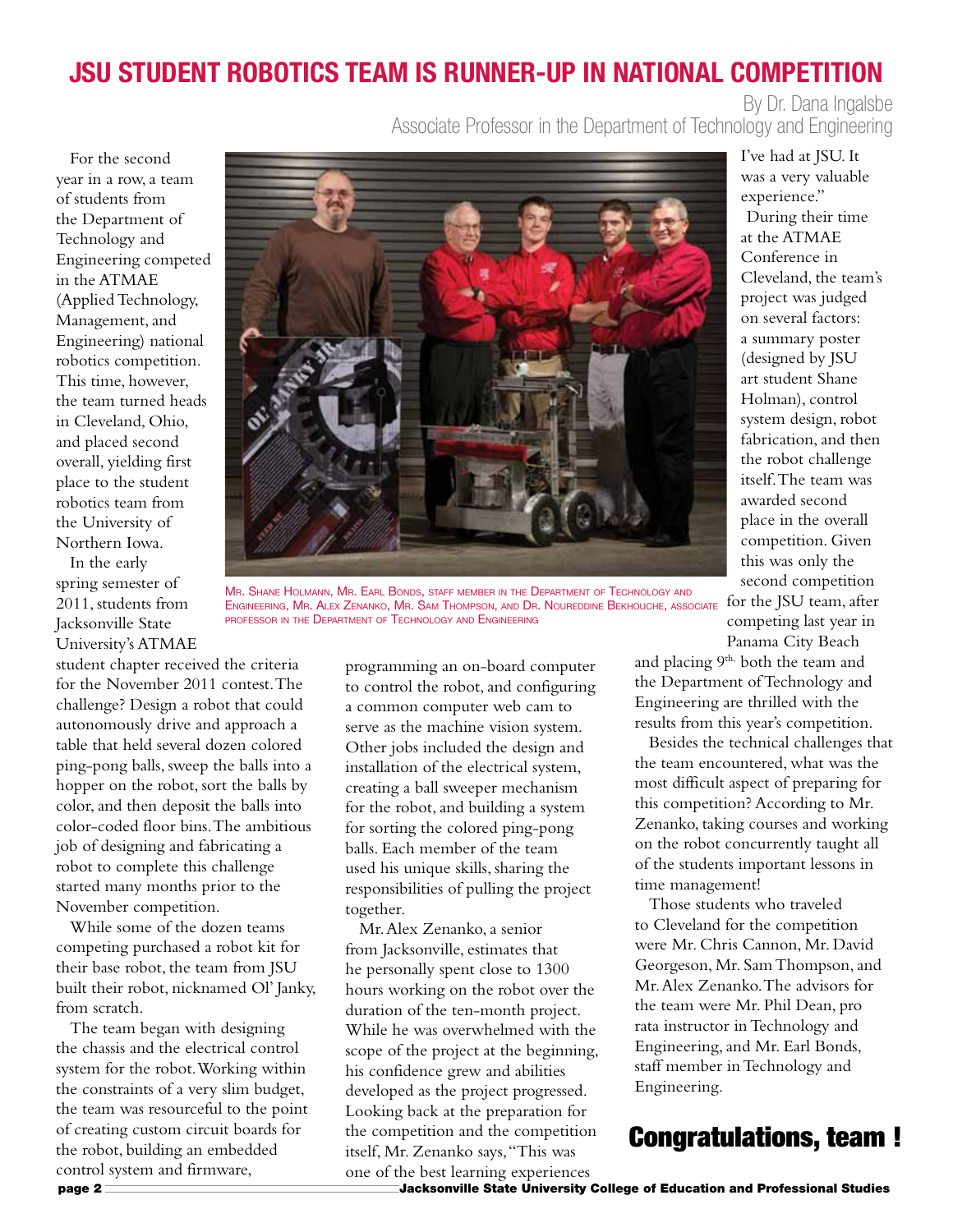## **Jerry Chandler: recognized Expert on Air Traffic Safety**

By Mr. Keith Thomas Production Coordinator in the Department of Television Services

Television Services recently hosted visitors from *National Geographic*. Story Editor/Associate Producer Ms. Claire McNabb, Cameraman/Director of Photography Mr. Mark Caswell, and Sound Recordist Mr. Adrian Tucker traveled to Jacksonville State University from Canada to interview Assistant Professor of Communication, Mr. Jerry Chandler.

Mr. Chandler was chosen to be interviewed by *National Geographic* because of his vast experience, publications, and expertise concerning air travel safety. The program is called "Air Crash Investigation." Mr. Chandler was questioned concerning the ValuJet story.

The interview was taped in the Self Hall studio. Ms. Claire McNabb said that the program will air this fall.



Mr. Jerry Chandler, assistant professor in the Department of Communications



### **TV Services creates video for JSU's Mobile App**

JSU's Bibb Graves Hall by Mr. Steve Latham, campus photographer

TV Services completed thirteen new videos for Distance Education. These videos will be used to enhance the capability of the JSUMobile app for iOS, Android, and Blackberry mobile devices. The current Maps module provides a graphical representation of campus, but the addition of the video clips will lead app users on a virtual tour of the campus, where they both see and hear about the main campus buildings and become acquainted with campus services. These videos will be used within the JSUMobile app to form a virtual tour that can be accessed by anyone who has the app installed. This feature will be present in the next version of the app, which is scheduled for release this summer. TV Services will be including additional campus buildings in the near future.

Jacksonville State University College of Education and Professional Studies **page 1** name is a page 3 and 2011 and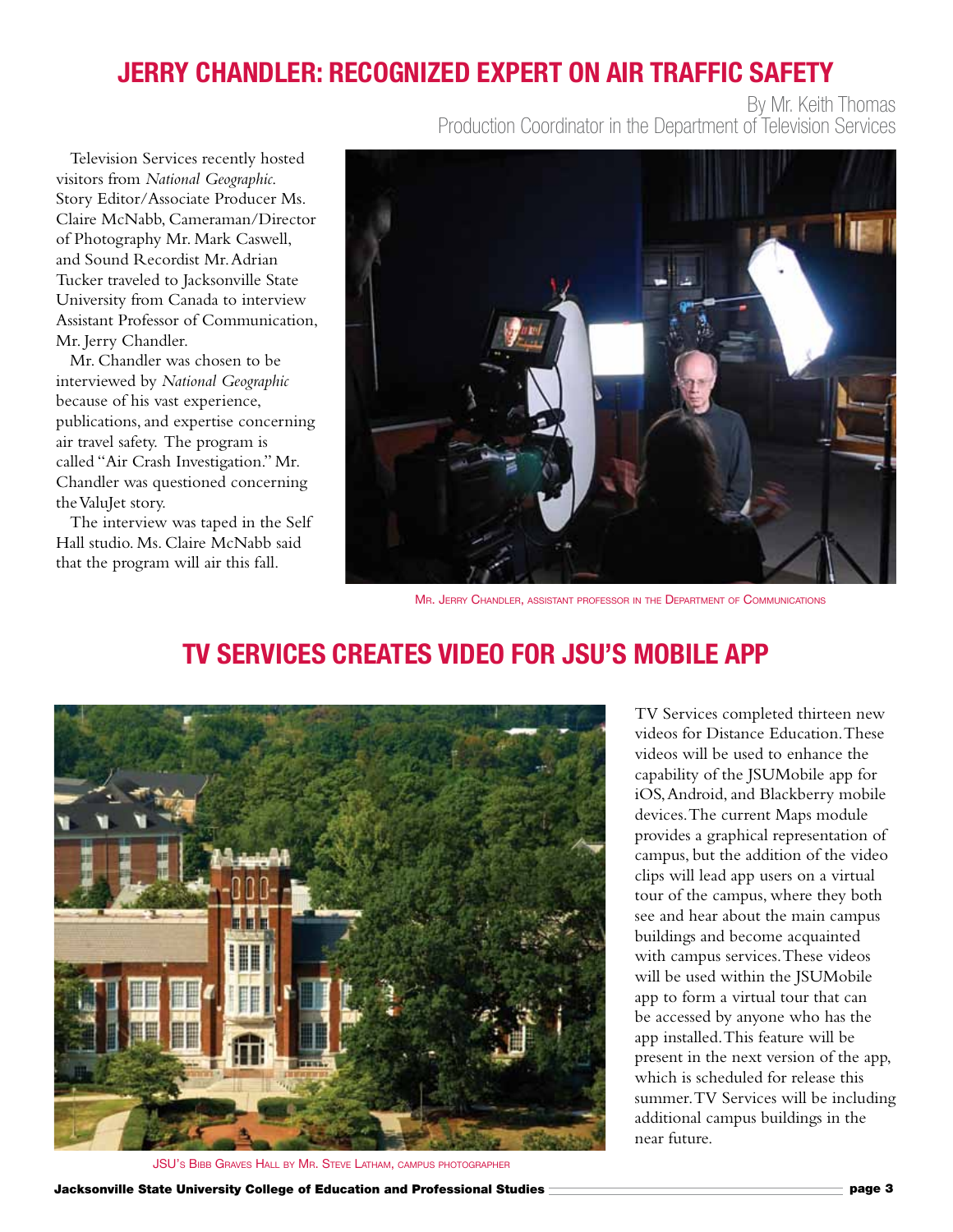## **CEPS Alumus Wins Award from Alabama Power**

Ms. Jakea "Jake" Griffith was awarded a grant from the Alabama Power Service Organization (APSO). APSO awards grants to new public school teachers who attended a fouryear state funded college. Candidates are submitted by the state's public teacher colleges and the recipients are selected by a committee that includes education school deans.

The 2011-2012 winner, who attended JSU, was Ms. Jakea Griffith. She received a \$1,000 grant to buy classroom materials and supplies. This was presented at the March teachers' meeting at John Jones Elementary in Rainbow City. Representing Alabama Power at the meeting were area

manager, Jim Freind, business office manager in Gadsden, Ralph Lane, and the communications specialist for the Eastern Division, Alyson Fuqua.

"The Alabama Power Service Organization prides itself in helping to make our state better," said Carla Roberson, manager of Education and Volunteer Services for Alabama Power. "One of the best ways in which to do this is to encourage educators, especially those who have shown promise and potential during their first year."

"We are proud to invest in some of Alabama's most promising new teachers as they begin their careers as educators," said Leigh Perry,

president of the Alabama Power Foundation. "The Alabama Power Foundation believes that a good education is essential to continued growth and improving the quality of life in Alabama. Students will be well prepared for the future because these teachers are in the classroom." APSO has awarded grants to new teachers since 1995.



#### **Dr. Glacio Scremin receives Recognition from BlackBoard**

Dr. Glacio Scremin's course, Law and Ethics in Physical Education and Sport Management HPE 540 , has been recognized as a 2012 Blackboard Exemplary Course. He joins a select group of faculty and course designers from the around the world whose courses have earned the Exemplary Course designation.

The BbWorld'12 , the annual user conference, will be held in New Orleans, Louisiana, July 10-12, 2012. Dr. Scremin, as an Exemplary Course winner, was invited to attend the conference. He will receive a complimentary conference pass to come to BbWorld'12. In addition to the standard conference schedule, he is invited to take part in the the Blackboard Catalyst Awards Luncheon for winners and evaluators on Thursday, July 12. "I am very proud of his accomplishments and what he has brought to JSU," said Dr. Jeff Chandler, head of the Department of Health, Physical Education, and Recreation.



Dr. Glacio Scremin is shown here receiving the 2009 Outstanding Teacher Award from Dr. William A. Meehan, president of Jacksonville State University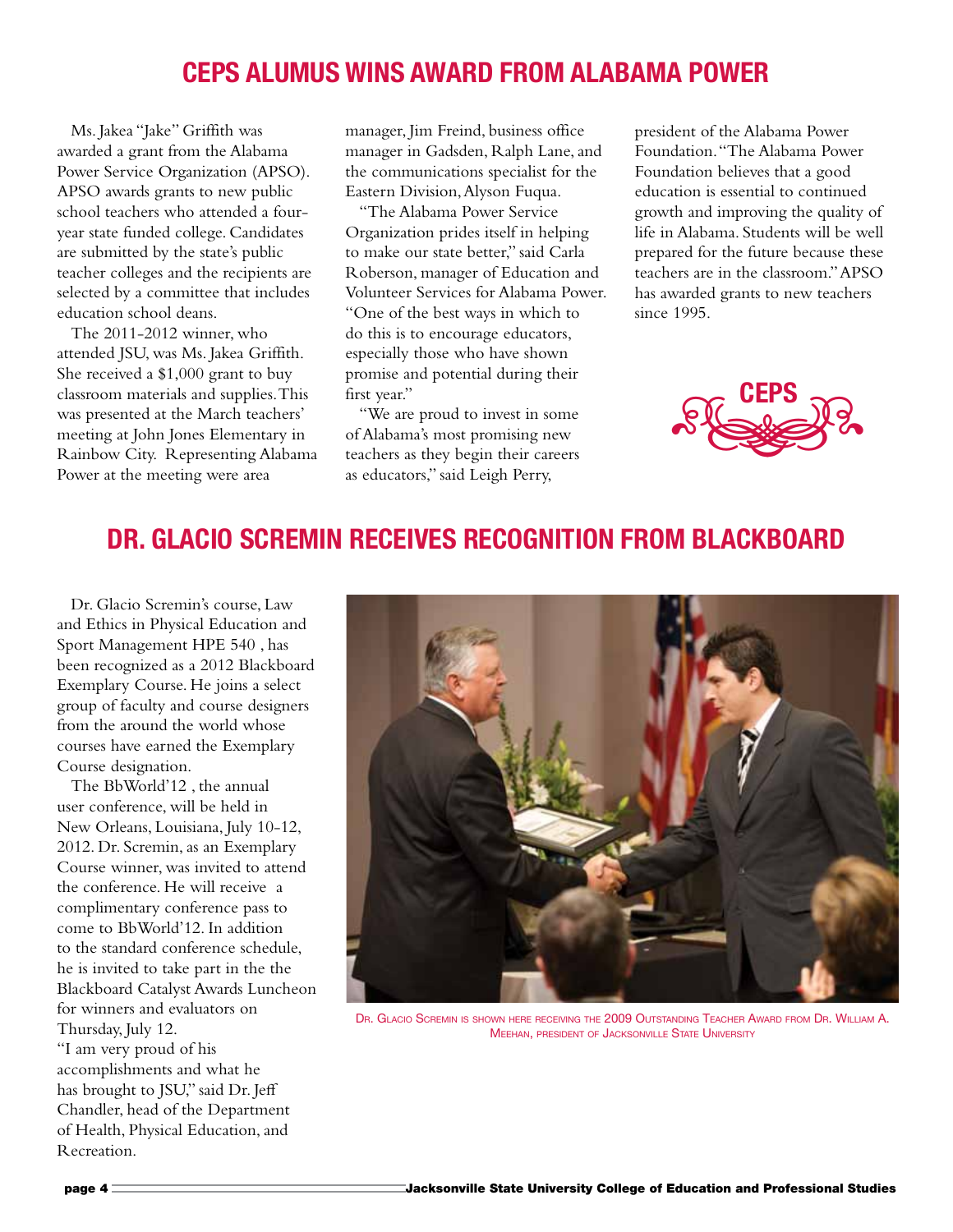## **Students Starting their Publication Careers**



Ms. Kristi Davis and Ms. Jamey Robertson with their professor, Dr. Judy McCrary.

Ms. Kristi Davis and Ms. Jamey Robertson were both surprised during their JSU class to learn of their publication in *The Reading Paradigm: A Journal of the Alabama Reading* 

*Association.* On hand to present them with their copy of the journal was fellow classmate and District 3 Director Phyllis Boudousquie. Ms. Davis and Ms. Robinson's articles

were the result of literature reviews conducted and written during ED 642, Professional Publications in Elementary Education.

#### **CEPS Administration Changes**

Dr. Kelly Ryan has assumed the position of acting director of the JSU In-Service Center in addition to his position as the director of the Teacher Service Center.

Dr. Jordan Barkley, associate dean

of the College of Education and Professional Studies has added to his responsibilities. He has been the acting head of the Department of Secondary Education since he became the associate dean. In January, he also

became the acting department head of the Department of Curriculum and Instruction. This position became vaccant when Dr. Gena (Riley) Thornburg left the department head position.

#### **Please congratulate the following CEPS faculty on their promotion and tenure awards.**

Dr. Noureddine Bekhouche – Professor in the Department of Technology and Engineering

- Dr. Kory Hill Associate Professor and Tenure in the Department of Health, Physical Education, and Recreation
- Dr. John Ketterer Professor in the Department of Educational Resources
- Dr. Linda Mitchell Associate Professor and Tenure in the Department of Secondary Education
- Dr. Charlie Notar Professor in the Department of Secondary Education
- Dr. Gena Thornburg Professor in the Department of Curriculum and Instruction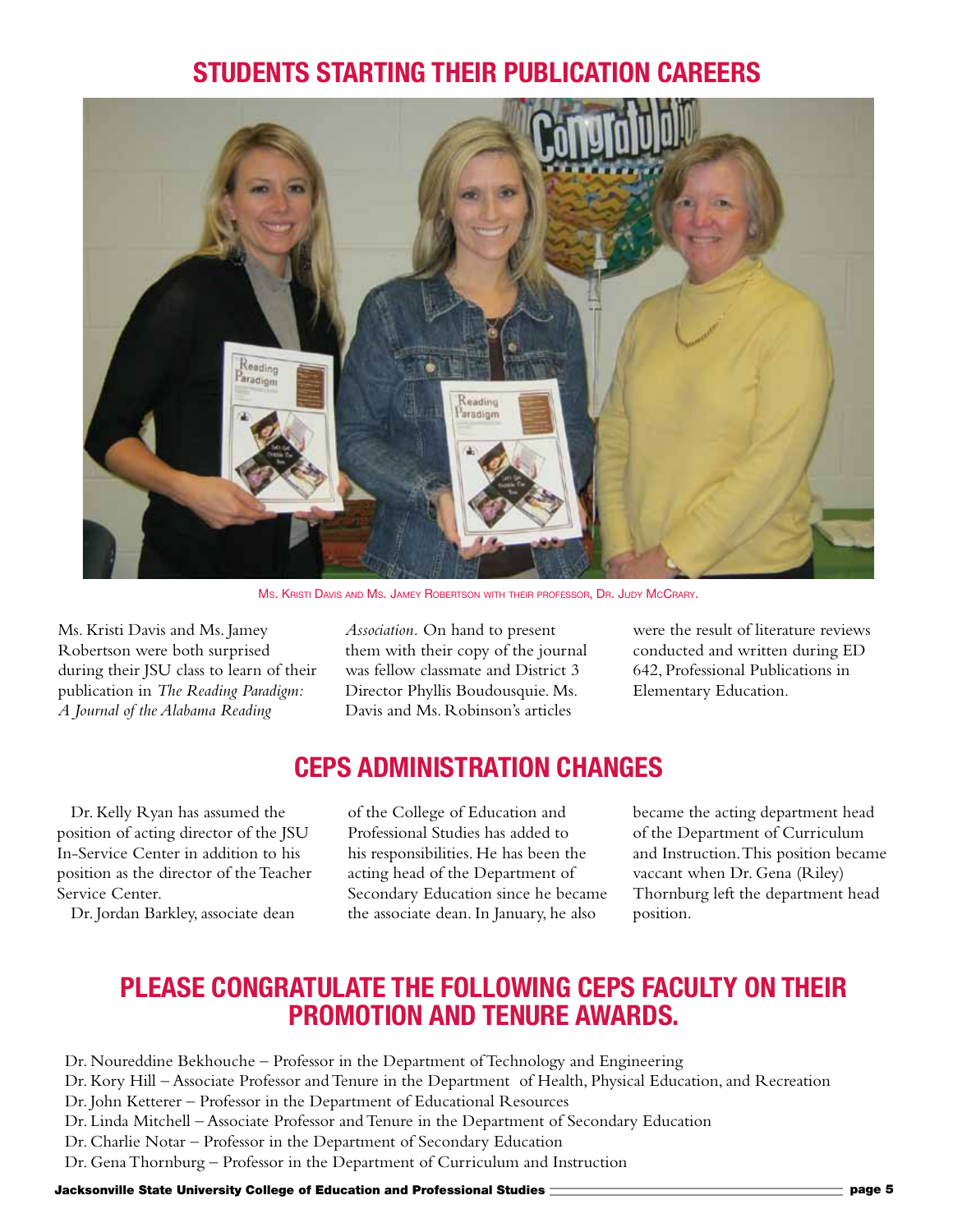#### **Superintendent's Consortium**



The College of Education and Professional Studies held its fall, biannual superintendent's consortium. During the meeting several new programs and opportunities for collaboration were shared with the local school superintendents. Dr. Alecia Simmons, director of Institutional Research and Assessment at Jacksonville State University, spoke about JSU's Red Balloon Project. The initiative, in part, is evaluating the 21st century classroom. Her researchers are randomly selecting CEPS students serving their internship in schools to collect data on skills that these students report they need and what technology is most effective in the classroom. "Our goal is to help the CEPS do a better job preparing students," said Dr. Simmons. Dr. Simmons also offered her services to JSU school system partners in the area of grants. "JSU can provide letters of support, assist in data gathering, and assist in phasing in further collaboration between JSU and school systems," said Dr. Simmons.

Ms. Rhonda Ray, director of Clinical Experiences for the College of Education and Professional Studies provided the superintendents with updates on clinical experience pilot programs. She spoke about the yearlong internship pilot, where a student observes and serves a practicum in a class before serving their student teaching practicum in the same room. "The first response

from student teachers and cooperating teachers was overwhelmingly positive" said Ms. Ray. She saw that the yearlong practicum was a logical step reducing the learning curve and benefiting the JSU student teacher and most importantly benefits the school students in the classroom. She said there are many reasons including helping acquaint the CEPS student to the routines and the students and providing the CEPS intern time to plan for the next semester. The yearlong practicum also provides time for the CEPS intern to observe other classrooms in the school. She also discussed videoing and their use for evaluation of the student teachers. "The big eye doesn't lie," said Ms. Ray, " the students see and hear themselves. From many students I have heard " I had no idea that I …" , which ultimately helps them self-correct and move forward.

Mr. Terry Marbut, director of the Department of Technology and Engineering requested that all the superintendents contact him concerning the Technology Fair held at JSU. He also requested their support in becoming a STEM Robotics hub. Dr. William Kiser, representing the Educational Leadership program spoke about the new Teacher Leadership degree program beginning fall of 2012. He noted that this program was designed to help candidates become leaders in the classroom; and to use their skills to serve colleagues in their school systems.

Dr. John Hammett, dean of the College of Education and Professional Studies lead a discussion on school partnerships. Topics included improvements to scheduling of practicum and internships, a coteaching workshop, and establishing formal school partnerships. The coteaching workshop will be sponsored by the Dr. Rebecca O. Turner, Provost and Vice President for Academic and Student Affairs. The workshop on co-teaching will be conducted by faculty and staff from the St. Cloud State University in Minnesota. The workshop will be conducted over a two-day period. Participants will include JSU faculty and public school faculty.

The superintendents in attendance voiced their concerns with several issues. Primarily they voiced their concerns involving charter schools in Alabama. They expressed concern that while their hands were tied by budgetary requirements and earmarking that allowed them little room for innovative teaching; whereas the charter schools would have few if any requirements. They were also concerned that funding for the new charter schools would impact their already stretched budgets, because funding for charter school would likely come from the education budget. Superintendents' also spoke of the legal and ethical issues of social media. Another issue was social media, the superintendents wanted to make sure we were addressing the importance of what new teachers place on Facebook and other types of social media.

Dr. Hammett ended the session by restating that the CEPS is effectively preparing students for today and tomorrow with the help and guidance of the superintendent's consortium. He expressed his appreciation of their involvement in JSU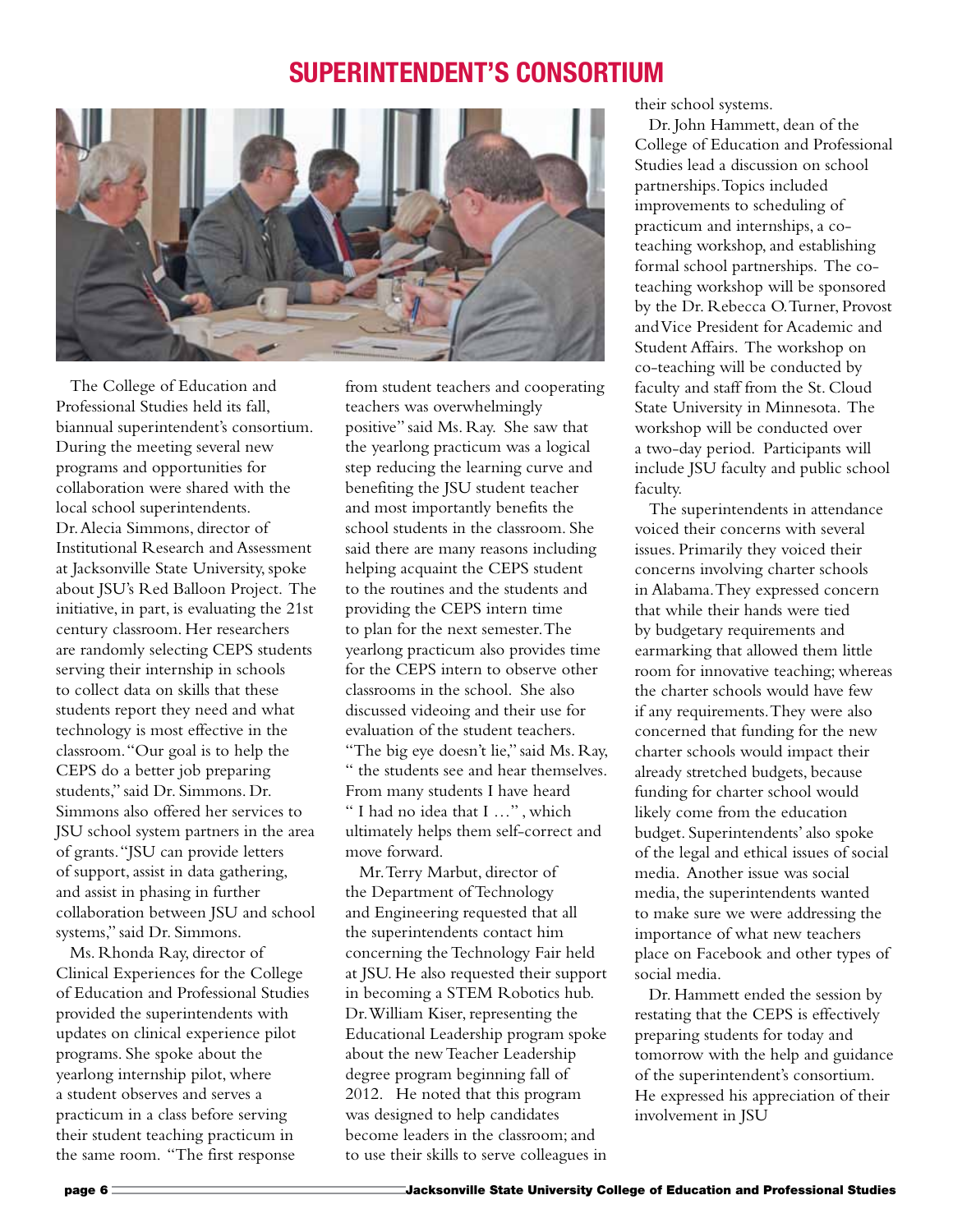